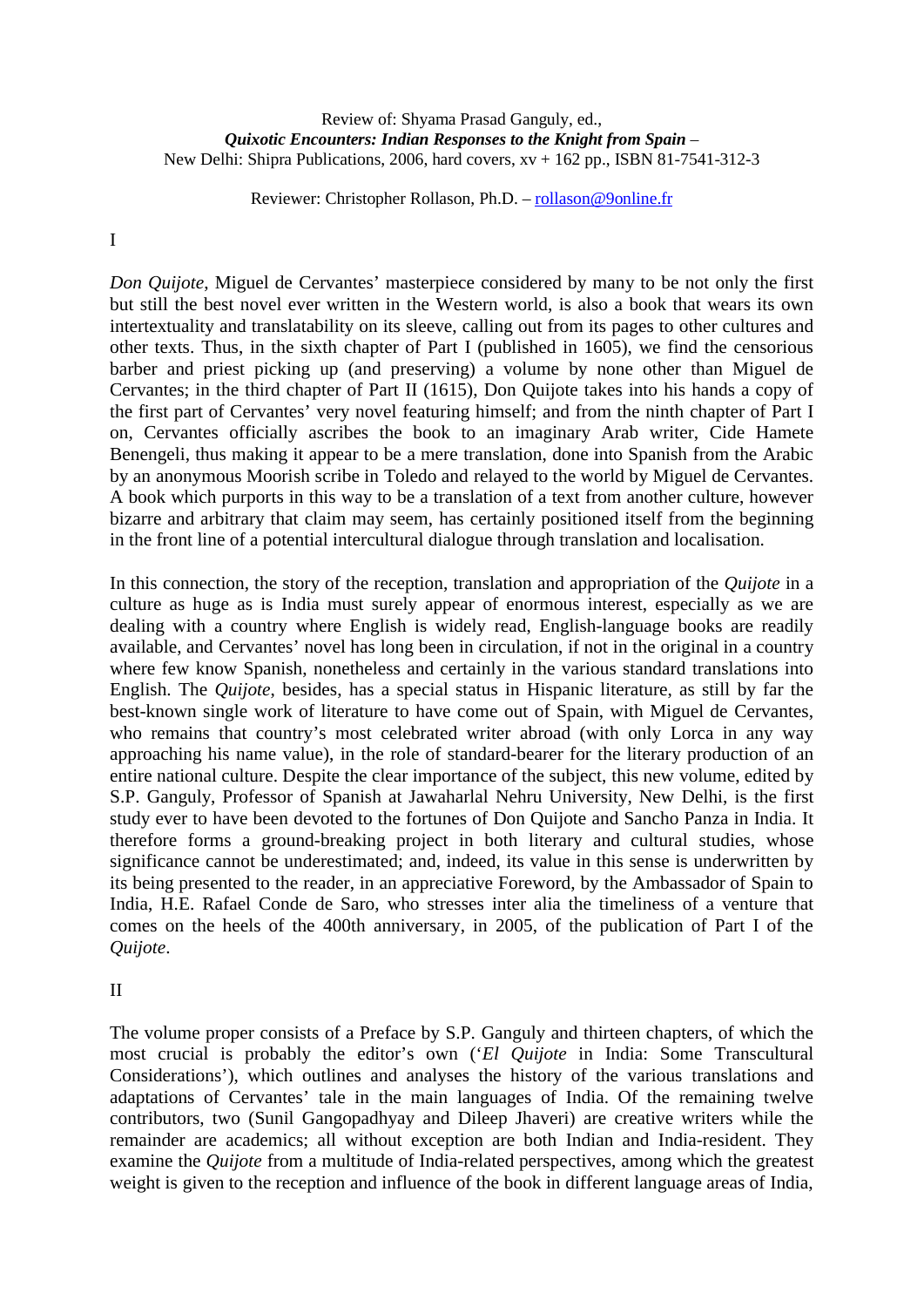with individual chapters examining how it has been read and seen in, respectively, the Marathi, Bengali, Punjabi and Tamil cultures.

We learn from S.P. Ganguly's two contributions, and from elsewhere in the book, that, while there have been manifold *versions* of the *Quijote* in Indian languages, the great majority are abridgments or adaptations and it would therefore be incorrect in most cases actually to speak of *translations*; and, further, that such translations in the proper sense as exist are, on the one hand, of Part I only, and, on the other hand, not *direct* (i.e. taken from the Spanish), but *indirect* (i.e. mediated through a third or even fourth language). The full text of both parts has thus been available in India, other than to the handful able to handle Cervantes' seventeenthcentury Spanish, *in English only*, a circumstance assuring it a readership that is pan-Indian, certainly, but numerically limited.

Part I of Cervantes' novel in its entirety has been translated to date into two Indian languages, Hindi and Gujarati. The Hindi version, translated by Chavinath Pandey, was, S.P. Ganguly informs us (64), published by the Sahitya Akademi in 1964, and has been reprinted a number of times, most recently in 2005. A Gujarati version appeared soon after, sponsored by UNESCO and using the Hindi translation as source text, thus constituting an indirect translation at two removes (59). Today, the first complete Hindi translation *of both parts* is in preparation. It will also be a first in a second sense, as it will be the first translation into any Indian language to be taken directly from the Spanish original. The translator, Vibha Maurya of the University of Delhi, is also a contributor to the volume under review. We also learn elsewhere in this volume that a full translation (of both parts) into Tamil is being seriously mooted. Meanwhile and as things stand, *Don Quijotes* of a sort – abridgments, adaptations, translations of certain chapters only, or children's versions, some drawing on Part I only, others using material from both parts – exist, we are told, in another twelve Indian languages, namely: Assamese, Bengali, Kannada, Kashmiri, Malayalam, Marathi, Oriya, Punjabi, Sanskrit, Tamil, Telugu and Urdu (58-59, 67-68, 113). With these twelve languages plus Hindi, Gujarati and English, then, we may affirm that Don Quijote and Sancho as characters have had the chance to enter the imaginations of those able to read no less than fifteen of the languages used in India – in a list of tongues that, besides, covers the entire geography of the country, from north to south and west to east, and corresponds almost exactly to what most people would list as India's major languages. The paucity of *translations* in the proper sense is thus partially offset by a plethora of *versions*. On this rich and fascinating subject, S.P. Ganguly is to be congratulated on the depth and quality of his research; indeed, as he tells his readers (x-xi), it was that research itself that for the first time revealed to the world the existence of the previously unknown Kashmiri and Sanskrit versions.

III

With respect to the individual contributions to the volume and starting with the two creative writers as above mentioned, we may note that both stress, with all enthusiasm, how greatly Cervantes' deluded knight-errant has influenced them in their own work. Sunil Gangopadhyay, in his opening contribution ('The Most Well Known Character in World Literature', originally written in Bengali), confesses that out of all the literary heroes he encountered in his childhood – even including those of the *Ramayana* and *Mahabharata* – 'my role model came to be that character named Don Quijote' (1). This avowal does not deter him from pointing out (6) that the metafictional nature of the Quijote, with its ramifications, involutions, Chinese-box tales-within-tales and presence of author-as-personage within the text, curiously – and even if direct influence is impossible – throws up strong parallels with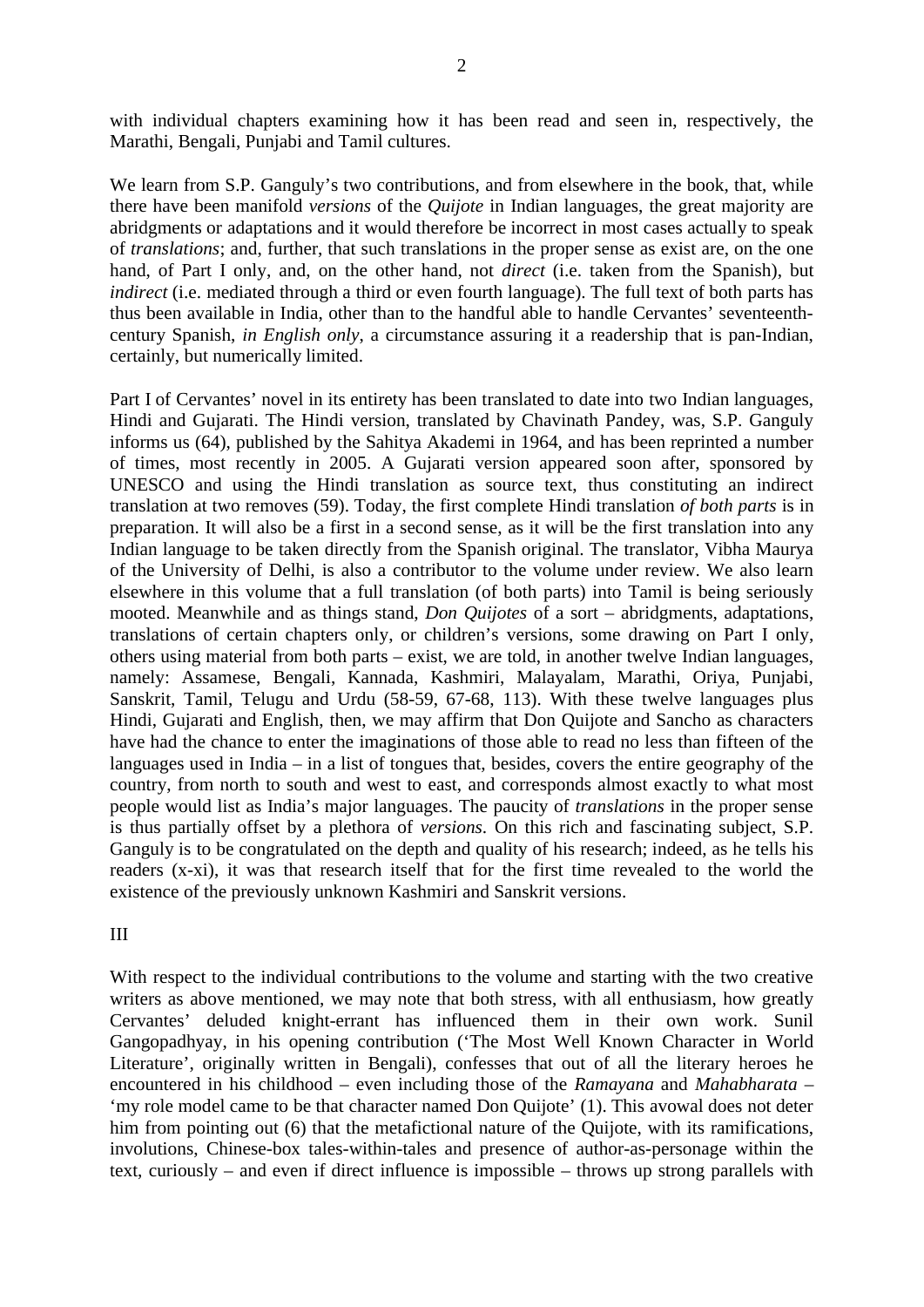the *Mahabharata*. Dileep Jhaveri, whose piece, 'Encounters with *Don Quixote*', pulls down the curtain on the book, opens with a short story narrating an imaginary meet bringing together Cervantes, Benengeli, Don Quijote and Sancho, all coinciding in a tavern in New York, and goes on to propose a number of creative paths for appreciating Cervantes' masterwork. Like Gangopadhyay, Jhaveri stresses the resemblance to the *Mahabharata*, comparing Don Quijote's stoicism to that of Yudhisthira (160) and his madness to that of Bhima (154). On the latter point, he adds a more universal dimension by bringing in the parallel madnesses of Hercules, Orestes, the Fool in *King Lear*, or the biblical David (153- 155). It is clear from Jhaveri's contribution that to 'Indianise' the *Quijote* is in no way to cast aspersions on its eloquent universality.

Specifically Indian aspects of reading the *Quijote* are discussed in the contributions by Meenakshi Mukherjee, Preeti Pant and Vibha Maurya. Mukherjee, in her essay 'Returning to Quixote', recalls discovering the man of La Mancha as part of her childhood reading, although, she admits, 'I did not realise what I had read was merely an abridged and simplified version in Bangla which, like all European books available to us, came to us via English' (20). She shows how the Bengali adaptations tend to 'Bengalise' Cervantes' story, exploiting, for instance, the circumstance that 'Don' in Bangla happens to mean 'wrestler', thus unashamedly engaging in what today's translation theory calls 'domestication' - or, to view it from another angle, 'following the Indian tradition of freely modifying the original to suit local taste and the adapter's own creative bent, as had been done for centuries in rewriting the two Sanskrit epics in different Indian languages' (21). Mukherjee looks forward to the day when there will at last be a full translation of Cervantes' novel into Bangla, 'from Spanish, and not via English' (27). Preeti Pant, in 'The *Natyashashtra* and the *Quixote* on the Understanding of Fiction', offers an original 'Indianisation' of the *Quijote* through the prism of literary theory, reading it not in Western Aristotelian terms but via native critical discourse, applying concepts taken from Bharata's *Natyashashtra*. Pant's argument is that, as in Bharata's concept of drama and in Vedanta philosophy in general, reading the eminently metafictional *Don Quijote* we come to see the world as 'an illusion, a play staged by the Creator', who is 'the writer and director of the spectacle' (32). Vibha Maurya, who, as we have seen, is currently translating the entire book into Hindi, explains, in her contribution 'Reading *Don Quixote* through Translation', the methodology she is using in this task, stressing that she has opted to 'use Hindi language of contemporary times' rather than cultivating archaism, the aim being 'to recreate as closely as possible in contemporary Hindi Cervantes' style' while paying special attention to the accurate reproduction of the characters' thought-processes (77).

Other contributors focus on certain more generally 'Oriental' dimensions of Cervantes' work. Susnighda Dey, in '*Don Quijote* in the Oriental Perspective', goes through all the references in the Quijote to 'India' and the 'Indies' (decidedly few: seven in all), showing that they tend to be highly generalised and indeed, in some cases, ambiguous since it may not be clear if India or the New World is being referred to (Dey does, though, trace the island of Trapobana, as mentioned in Part I, chapter 18, to Tapobana, a forest in Sri Lanka – 15). This essay is certainly useful for the reader's understanding of the present volume as a whole, effectively making it clear that in comparing the *Quijote* with, say, the Indian epics critics are necessarily employing what is known as the 'new paradigm' of comparative literature, i.e. the approach that seeks similarities between works from different cultures on grounds of thematic or structural parallels rather than direct influences. This line of approach is extended by Minni Sawhney, who, in 'Cervantes and the Religions of the Mediterranean', broadens out the discussion to include consideration of some of Miguel de Cervantes' other works. Sawhney